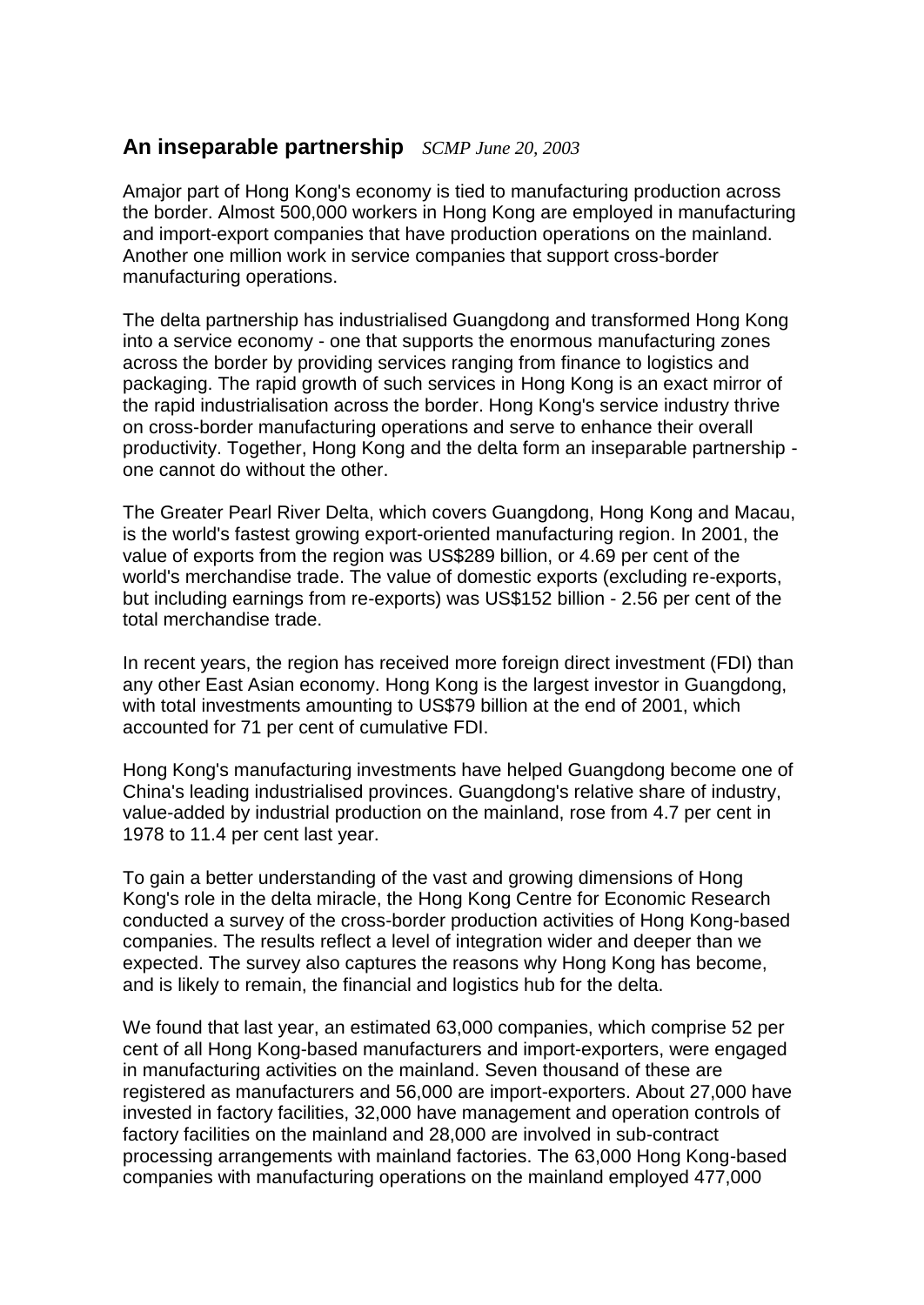workers in Hong Kong. For every employee in Hong Kong, 23.5 were employed on the mainland.

In Guangdong, Hong Kong-based companies operate an estimated 53,300 factories. Of these, 21,300 are foreign-funded enterprises - companies with foreign equity or joint ventures - and 32,000 fall under the category of other contractual forms. The latter are predominantly engaged in processing and assembly operations, as well as consignment business. Together, these factories employ more than 10 million workers in Guangdong, with 4.75 million in foreignfunded enterprises and 5.59 million in firms engaging in processing, assembly and consignment work for Hong Kong companies.

An estimated 80 per cent of the value of the companies' exports and 50 per cent of the value of the imported materials was transported through Hong Kong. Its logistics industry thrives on the massive movement of goods in the region. The Hong Kong ports and airport play a critical role in moving goods.

Looking ahead, some 37 per cent of the companies said they are likely to rely more on mainland ports. But for most, the movement of goods in the region is still beset with difficulties. About two-thirds said they had suffered financial losses due to traffic congestion and customs delays while transporting goods across the border. Three-quarters said they had experienced between one and five incidents in 2001, while the rest reported six or more incidents. The median value of the financial loss incurred from such incidents was estimated at HK\$100,000. This means that billions of dollars are lost each year.

Sixty-three per cent of the companies said the most important reason for moving operations and production to Guangdong was to reduce labour costs. Other reasons cited were to take advantage of the lower cost of land, and office or commercial space, to increase the volume of production, move closer to their customer and business base, and to exploit sales opportunities in the mainland market. The vast majority said their Hong Kong offices were serving as regional headquarters and were performing financial management functions. Hong Kong is still the management centre of these global supply chains and Guangdong is where most of their manufacturing operations are located.

The division of labour between Hong Kong and Guangdong is changing. At least half the companies said the functions they are performing in Hong Kong would not change in the next two to three years. But more than half said they would increase their activities in Guangdong, while headquarters and financial management functions would remain in Hong Kong.

Sixty-four per cent of the companies said they would start or increase their domestic sales activities on the mainland. As mainland domestic markets expand, the centre of gravity of the Hong Kong-Guangdong partnership will shift further north.

The companies cited Hong Kong's simple tax system, low taxes, free-port status, its absence of foreign exchange controls, the rule of law, independent judiciary,